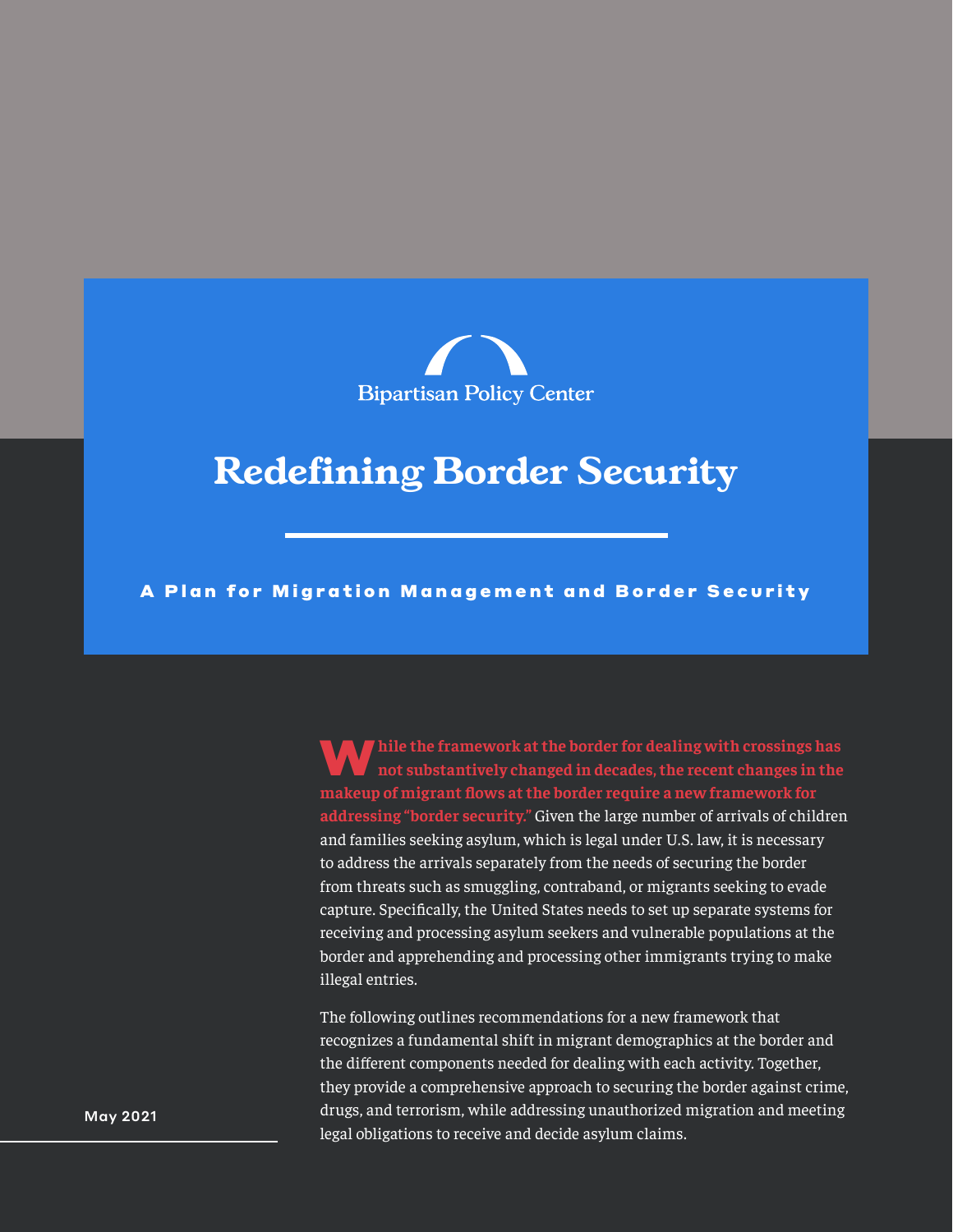# **Migration and Security Threats at the Border**

**The vast majority of migrants do not represent a significant national security border threat.** Some individuals who are seeking to enter the United States and evade apprehension to commit crimes, smuggle drugs or other contraband, or commit terrorism have incentives, monetary or ideological, to enter the United States, and by definition their entry violates criminal laws, and not just immigration laws. **These individuals represent real national security threats at the border, but they do not represent the majority of encounters by border officials**. Separating these threats from ordinary migration at the border presents a challenge, as persons entering for these purposes can and do use migrants to conceal their efforts or distract border officials.

Since the turn of the century, efforts to merge immigration enforcement at the border with these other more serious threats have resulted in a punitive border security infrastructure and process that treats all migrants as criminals. **This stance is not appropriate for dealing with families, children, and other vulnerable populations, but also has not significantly affected migration flows in the long term. By redefining border security to encompass both migration management and responding to crime, drugs, contraband, and terrorism, protocols, personnel, and infrastructure can be prioritized to appropriately deal with each.**

## **Migration Management**

The shift over the last eight years away from single adults seeking to enter the United States for work toward families and children seeking asylum requires a different form of migration management at the border. Seeking asylum is a legal action under U.S. law, although asylum seekers who do not enter at ports of entry can be charged with deportation and can file their asylum applications as a defense against that. However, this process differs significantly from the almost automatic deportation of those who do not seek asylum. While criminal smuggling organizations may aid both types of migrants, treating asylum seekers in the same way as other migrants at the border has resulted in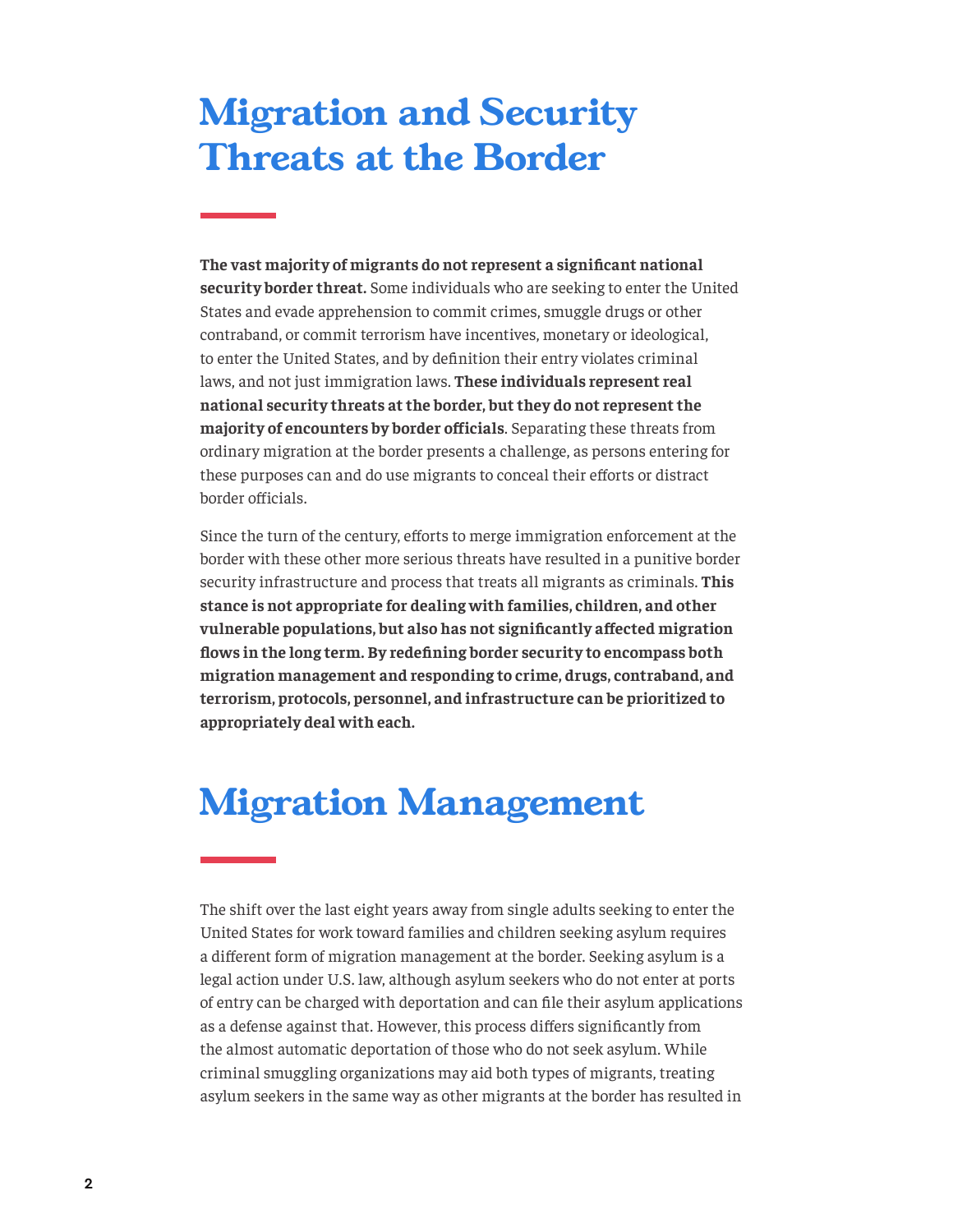migrants being kept in severe and overcrowded facilities at the border, medical issues and deaths in custody, and outsourcing the U.S. management strategy to other countries in the region. All of these are generally ineffective responses in the long term.

BPC recommends reconfiguring border infrastructure and the asylum system to create a process that can:

- 1. Receive asylum-seeking and vulnerable migrants.
- 2. Provide suitable accommodations including medical care, immigration legal information, and case management.
- 3. Expedite adjudicative decisions without overtaxing the existing immigration court system.

### Specifically, we recommend the following:

- Constructing larger, specialized Regional Migration Processing Centers near the border, with additional staff from other agencies, and state or local governmental or non-governmental entities to assist with the humanitarian needs of arriving migrants.
	- ◊ These facilities should include separate spaces for families, unaccompanied children, and single adults.
	- ◊ Persons suspected of criminal activity or with outstanding warrants might still be placed into secure border facilities to conduct necessary law enforcement responsibilities.
	- ◊ Specialized positions should be created to staff these centers, including persons with training in caring for children and trauma victims.
		- \* Immigration and other processing should be conducted by nonuniformed officers or professionals, although uniformed and armed staff may be available to ensure security in the facility.
- U.S. Customs and Border Protection, FEMA, the Department of Health and Human Services (HHS) and other appropriate organizations should set up and operate temporary influx housing for migrants conveyed directly from the border, until they can be transferred to the larger migration processing facilities. The influx facilities would operate like disaster relief centers for affected communities that provide individuals with shelter, food, and access to medical and other relief services.
	- ◊ Only the most basic processing of migrants, such as identification and recording in necessary information systems, should be conducted at these facilities. All other processing should be done at the larger regional facilities.
	- ◊ Regular transportation systems should be established from these facilities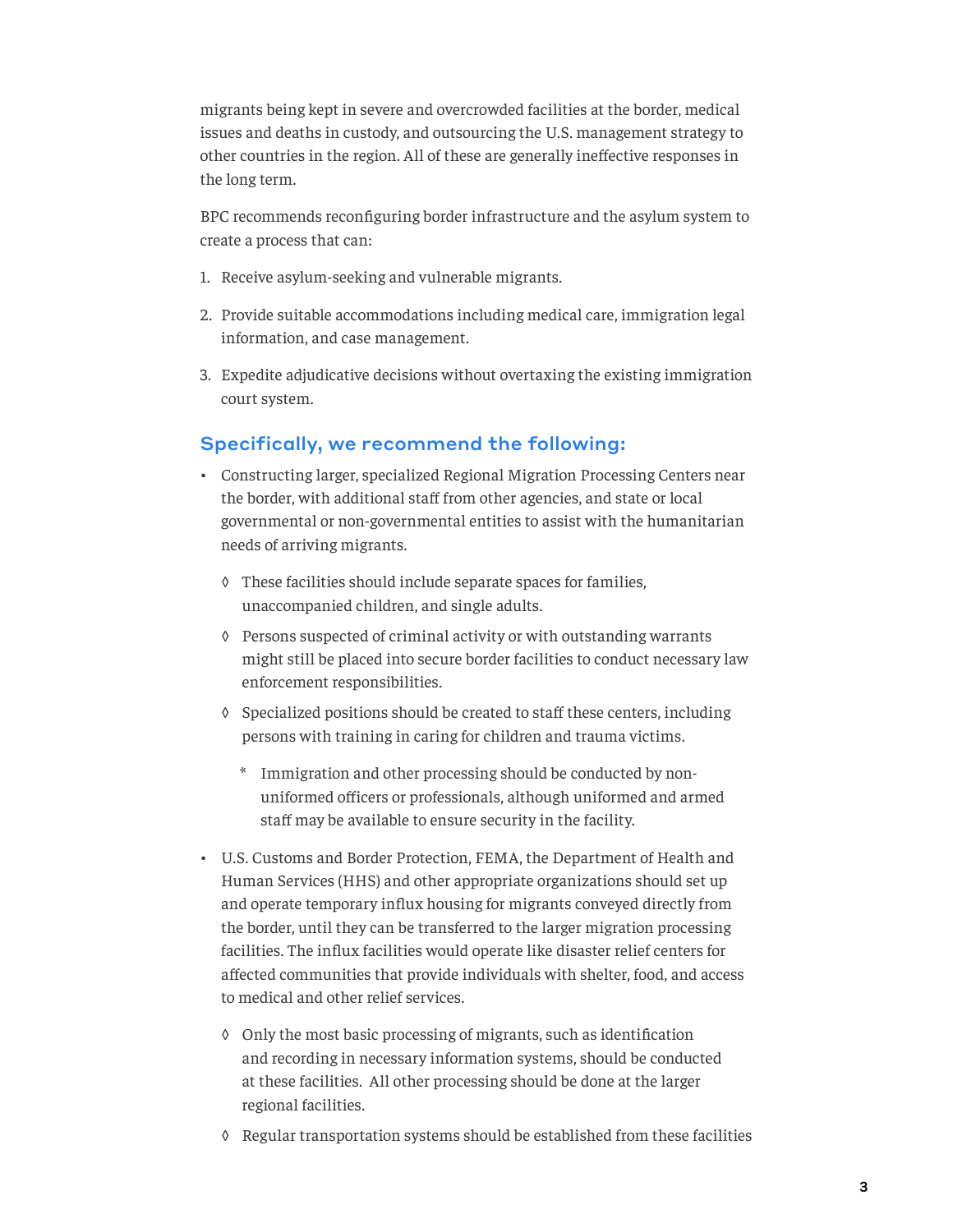to the larger facilities.

- Coordinating with the HHS National Disaster Medical System for doctors and nurses to provide medical assistance to migrants. FEMA Corps and other volunteers from Department of Defense medical staff or national guard could provide additional humanitarian support to these facilities.
	- ◊ Only emergency medical services and triage should take place at influx facilities.
	- ◊ Broader spectrum medical care should be available at Regional Processing Centers.
- Reassigning asylum officers and interpreters to Regional Processing Centers in border asylum processing teams responsible for the asylum interview process after migrants arrive to the processing facility. The teams would process each case within 20 days to ensure that families can present their cases together.
- Authorize asylum officers to decide asylum claims in the first instance and approve "clearly approvable" cases without resorting to an immigration court.
- Work with the Department of Justice (DOJ) to create new border courts with newly hired judges (who do not have existing caseloads that would be displaced) located near the DHS regional processing facilities who would prioritize processing the cases from recent arrivals at the U.S.-Mexico border.
	- ◊ This court would operate under the same rules but would have a separate docket for border cases.
	- ◊ Cases that cannot be decided within 90 days could be transferred to other immigration courts, allowing migrants to be relocated with appropriate supervision and case management services.
	- ◊ Border cases must be decided within 6 months from date of arrival.
- Working with DOJ to expand the cadre of immigration judges by 110% to ensure that the immigration court system can process influxes of complex cases without sacrificing its ability to effectively review regular interior removal or asylum cases.
- Working with DOJ and DHS to establish an "On Call Reserve" of retired judges and asylum or immigration adjudication officers or other qualified individuals (subject to mandatory annual training to remain eligible for call up) that could be activated on short notice to address capacity issues due to ongoing increases in migration.
- Non-asylum cases and single adults may continue to be processed under expedited removal or other authorities existing under law.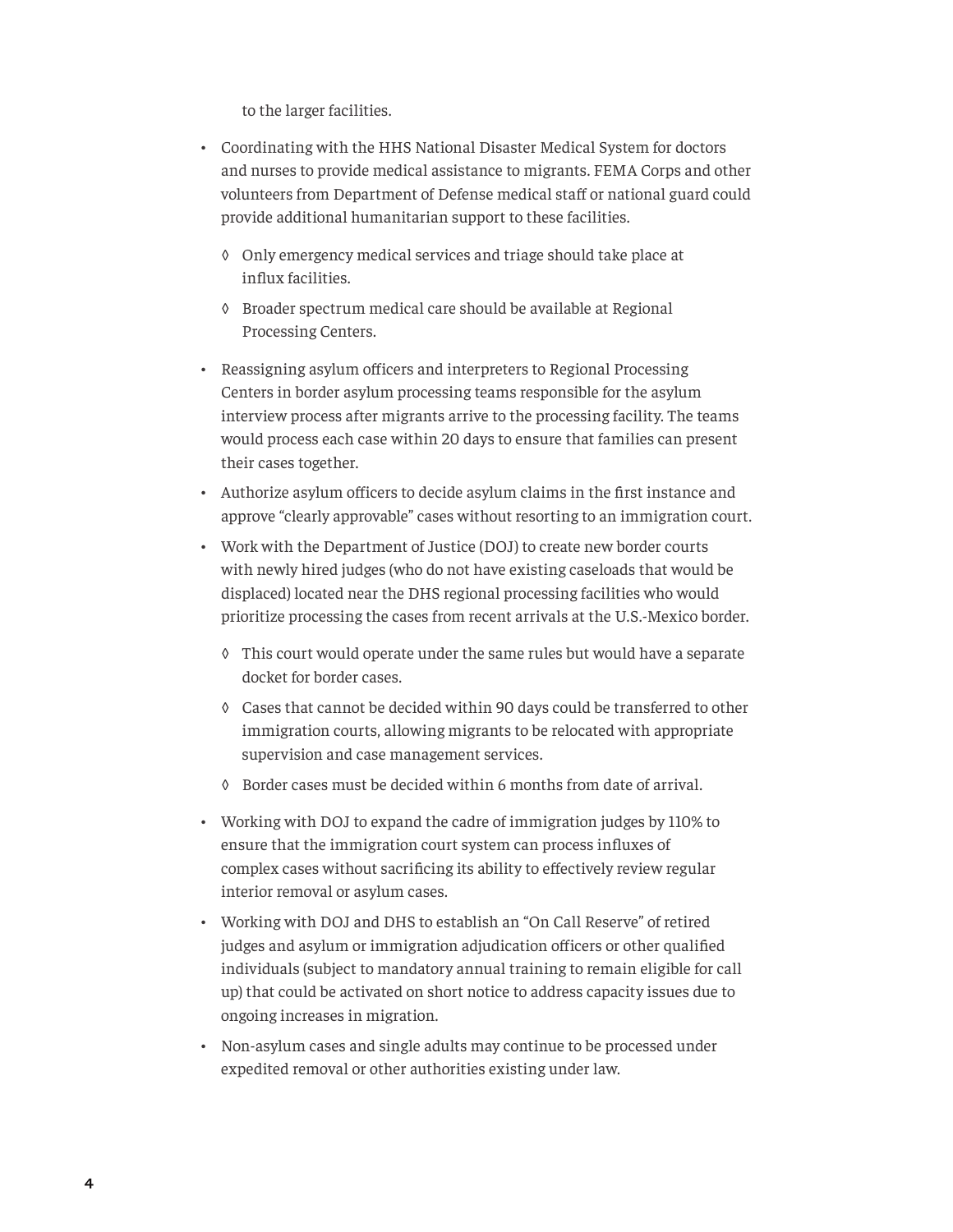# **Addressing Crime, Drugs, Contraband, and Terrorism**

Outside of the newly created migrant processing infrastructure at the border, there continues to be a need for resources to ensure security from other threats. This will remain a key mission of CBP. **Traditionally, CBP has relied on the three "pillars" of border security: personnel, technology, and infrastructure**. Together, these components work to deter or prevent illegal entry of drugs, contraband, criminals, or terrorists, and identify migrants seeking to evade apprehension. All three are needed but should be focused on the threats being countered.

#### Personnel

*The focus on Border Patrol agent numbers should not obscure needs for fully staffing ports of entry, and current difficulties in hiring and retaining agents and officers should be addressed before significantly increasing authorized personnel. Oversight and accountability measures need to be increased to maintain the highest standards of professionalism and integrity, and ensure that agents and officers fully understand the differences among their missions of managing migration and addressing criminal and security threats. Additionally, more emphasis should be placed on hiring positions in other parts of the immigration system to address processing, care, and adjudications of migrants instead of using border agents for those roles, while reassigning agents back toward frontline security. Given these parameters, the following personnel-related changes should be considered:* 

- Increase the number of CBP officers at ports of entry.
- Increase training on professionalism, use of force, and integrity for CBP officers and Border Patrol agents.
- Authorize non-agent or contract support for non-frontline positions such as operation centers or back office and additional headquarters positions that do not require law enforcement designation to allow law enforcement officials to serve on front lines.
- Authorize non-agent support positions for processing apprehended immigrants, and for monitoring, deploying, and maintaining border technologies, allowing agents to spend more time on patrol.
- After assessing need for non-agent support positions, reanalyze Border Patrol staffing models to account for the changes, and authorize recruitment to the necessary staffing levels.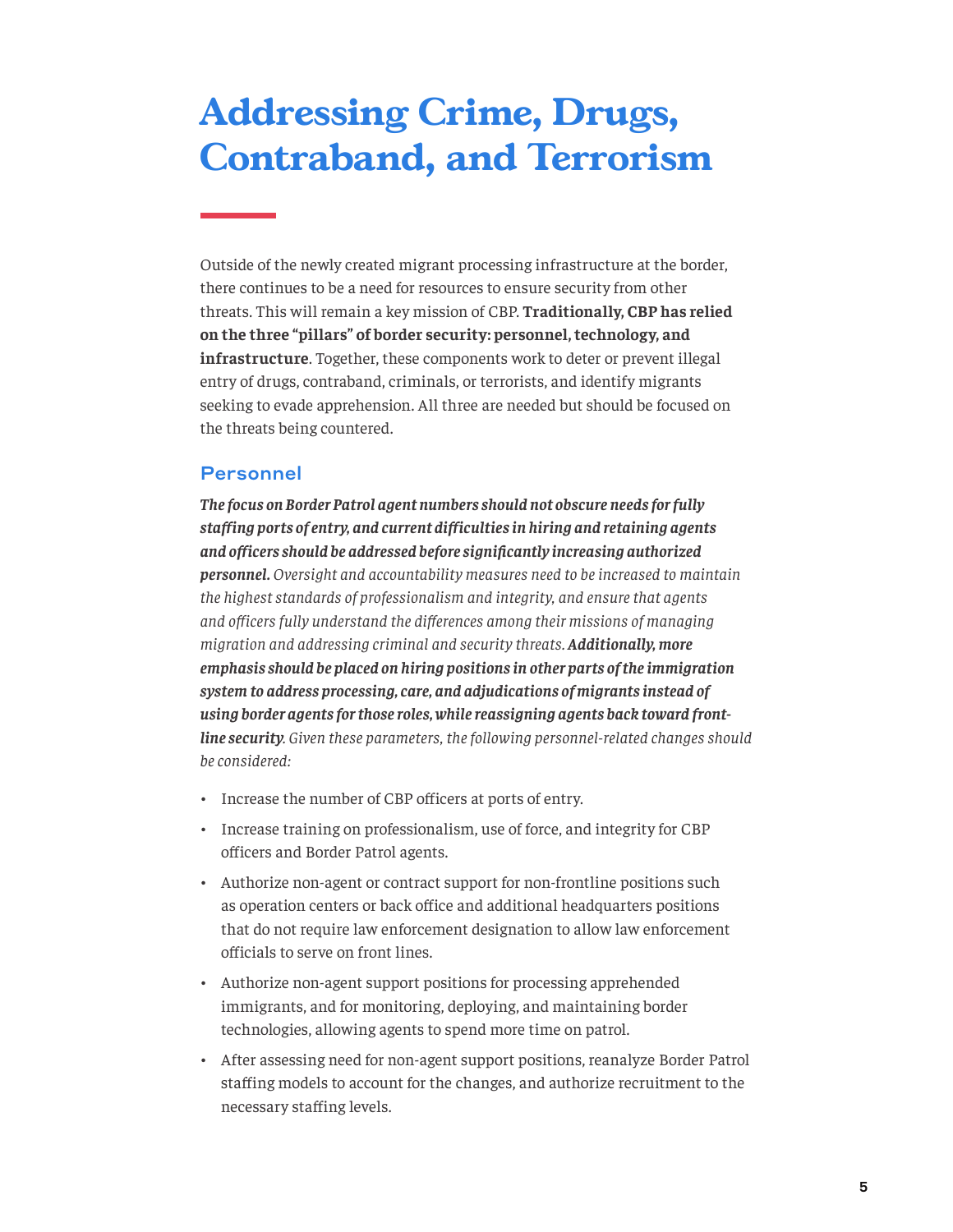- ◊ Once staffing levels are reached, increase numbers of Border Patrol agents only if there is evidence of increases in attempted illicit entries or new threats at the border.
- Focus on recruitment and retention, including considering signing bonuses and bonuses for completing training and probationary term.
	- ◊ Increase funding for CBP retention efforts and retention bonuses after completing five years of service, and provide additional incentives to agents and officers stationed in more remote areas with limited services, housing, and amenities for families.
- Increase Office of Air and Marine flight hours to ensure maximum support to border operations, except in emergency response situations.
- Promote tactical flexibility by authorizing the transfer of border agents based on operational necessity, provide incentives for more remote or temporary duty assignments.

### **Technology**

*Securing the border requires more than just physical infrastructure. Technology has been used on the border for decades to detect intrusions, provide situational awareness through surveillance, and enhance agent response. Since 2017, CBP has received more than \$700 million for border technology deployments, but most of the planned improvements remained unfinished according to a [DHS Office of](https://www.oig.dhs.gov/sites/default/files/assets/2021-02/OIG-21-21-Feb21.pdf)  [Inspector General Report](https://www.oig.dhs.gov/sites/default/files/assets/2021-02/OIG-21-21-Feb21.pdf) published in February 2021. CBP needs to follow through with these technology deployments or redirect the funding to other missions or needs. Further, the General Accountability Office and OIG have noted that CBP does not have adequate guidance to obtain sufficient and reliable data on the effectiveness of its technology deployments. Technology remains a key tool in securing the border, but CBP needs to address the issues in its acquisition and deployment of already authorized and funded systems, as well as improve its assessments of the effectiveness of those systems in maintaining border surveillance, situational awareness, and identification and classification of border crossings.* 

- CBP must create an overall Border Security Technology Resource and Deployment Strategy and Plan that covers its technology needs, describes the need and appropriate deployment, as well as how it will collect data to assess the effectiveness of these deployments.
- CBP should identify key information technology positions necessary to deploy, monitor, and maintain its technology and assess whether they must be filled with armed agents and officers or whether support positions could be created for these roles.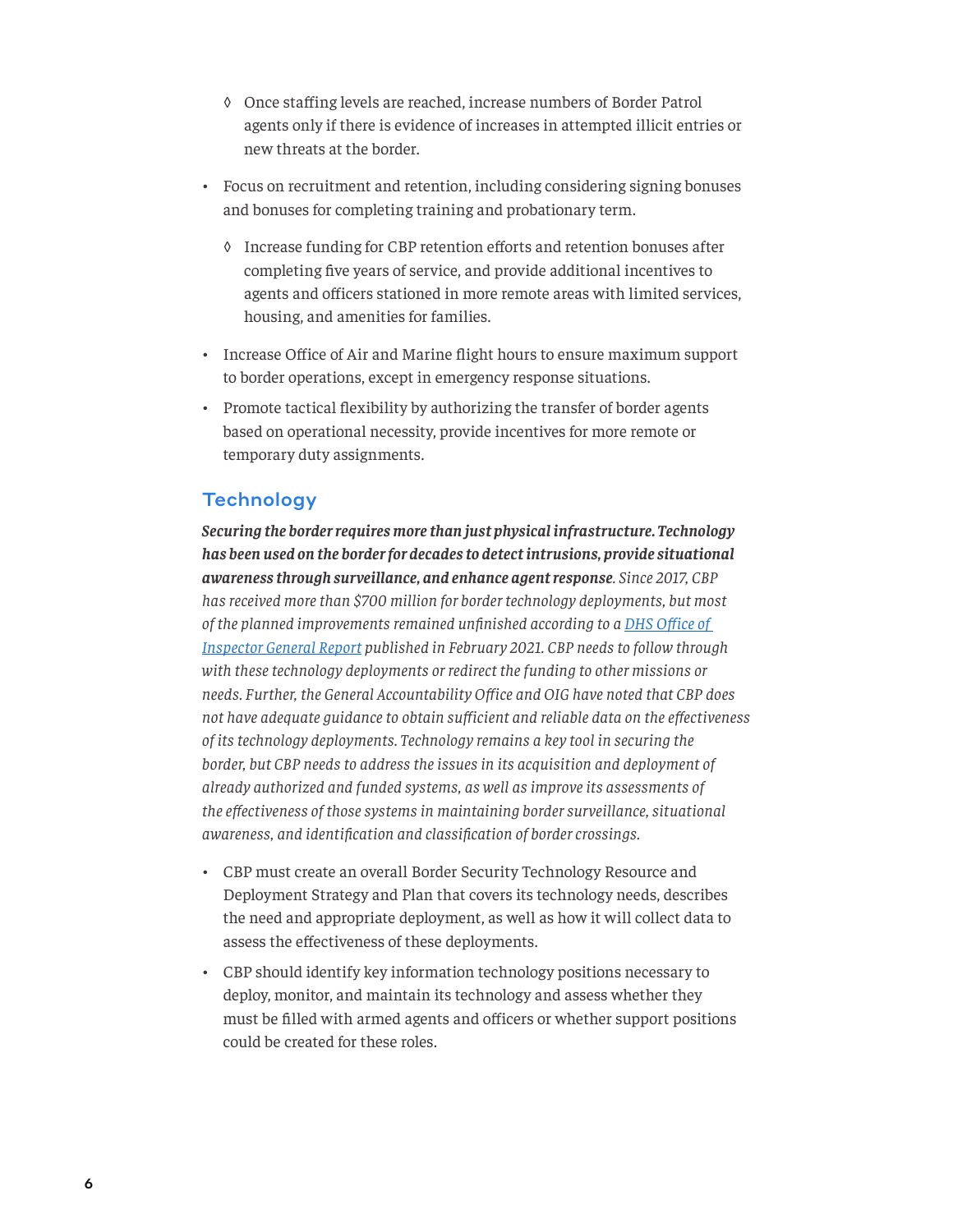- CBP should request, and Congress should appropriate, sufficient funding for initial and ongoing user training of deployed technologies to ensure that all officers and agents are able to understand and properly use new technologies in the field.
- Investments in tunnel detection technology should be made. As border fences and infrastructure increased, the use of subterranean tunnels, used primarily for drug and currency smuggling, has also increased. CBP should articulate its requirements for tunnel detection and set challenges to the private sector for the development and deployment of new, effective means of detecting tunnel activity along the border.
- Upgrades to existing CBP Information Technology should be made to remove obsolete and outdated systems and integrate the most current cybersecurity protections.

#### Infrastructure

*While much effort was made in the last administration toward building a "wall," in reality much of what was built was updated and stronger border fencing in areas where previous barriers existed but were perhaps less of a deterrent. Fencing or barriers make sense in areas where there is little time for detection (using technology) or response (by personnel) in an area and where deterrence can be effective at preventing, slowing, or diverting entry at that location. However, where barriers exist in more remote areas, they are less effective since entrants have more time to take actions to circumvent the barrier via breaches or surmounting it. Therefore, other types of infrastructure, such as roads or lighting that facilitate response to breaches and addressing lines of sight for technology to allow for surveillance of the areas, are actually more important. Importantly, border infrastructure includes not just fencing and other barriers, but also roads and access to the border and areas along the border for agents to respond. Buildings, sector stations and other operating bases are also included. Finally, securing the border must include updates to infrastructure at our ports of entry, through which both billions in legitimate immigration, travel, and commerce enter as well as drugs, contraband, and smuggled persons. Specific options could include:* 

- Rebuild roads along the border.
- Clear sightlines and invasive species along the Rio Grande, such as Carrizo cane, a tall perennial species of reed that obscures views of the river shores, providing cover to unauthorized crossings and making it difficult to reach crossers.
- Upgrade and install physical barriers in appropriate sectors, including additional pedestrian barriers in sectors with significant pedestrian crossings, replace vehicle barriers with pedestrian barriers where appropriate, boat ramps, access gates, forward operating bases, checkpoints, lighting, roads, and levee walls.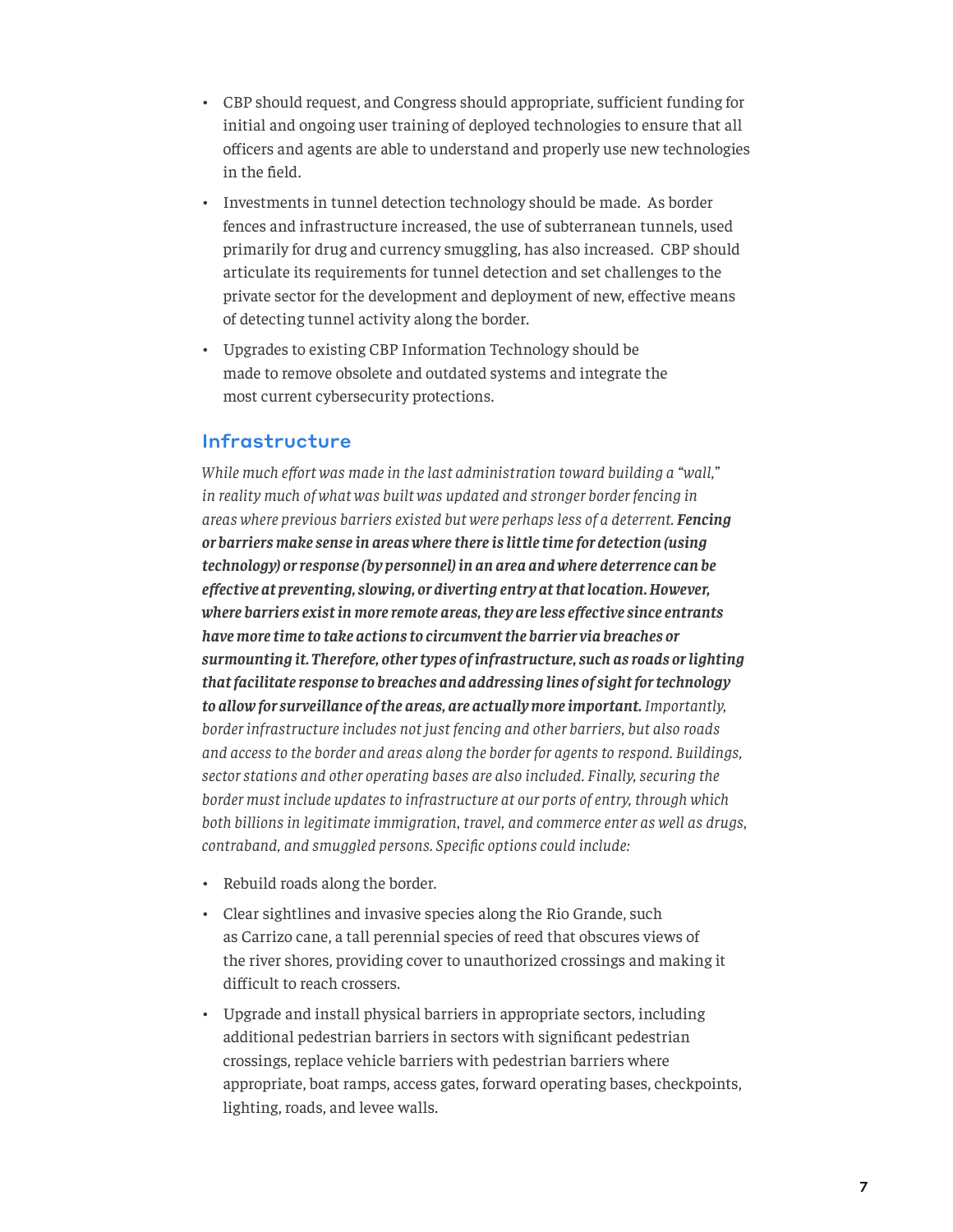- Upgrade and maintain CBP Forward Operating Bases, including perimeter security, portable generators, interview rooms, adequate communications including wide areas network connectivity and cellular service, potable water, and helicopter landing zones.
- Improve security and enforcement technology at ports of entry through additional cameras/surveillance of traffic/pedestrian areas, non-intrusive inspection technology improvements, development and deployment of hand-held technologies for data and detection, expansion of facilities to allow for secondary inspection, additional K-9 teams and improving border crossing processing times.

#### **Miscellaneous**

- Revise the DHS Border Security Strategy to separate management of migration from other threats at the border, setting separate goals for processing as well as apprehension and/or detection of migrants.
	- ◊ Segregate statistics of those apprehended attempting to evade detection and those seeking agents to claim asylum. Continue to disaggregate statistics between ports of entry and at ports of entry, by demographic group encountered (single adults, families, and unaccompanied children) and disposition of cases (expedited removal, section 240 removal proceedings, asylum case, or other process).
- Revise Border Security Strategy to discuss different enforcement postures to address differing threats, such as drug smuggling, human trafficking, or other contraband.
	- ◊ Release statistics on persons encountered with suspected terrorist ties as well as dispositions of these cases.
		- ◊ Special Interest Aliens (SIAs) should not be categorized as terrorist encounters unless subsequent investigation reveals terrorist associations or intent.
- Consult with governors of agriculture and border states and local governments, to minimize the impact of border security measures on landowners, the environment, commerce and culture; promote state and local law enforcement grants for updated communications quipment.
- Require annual reporting to Congress and the public with extensive metrics on how the increased efforts have affected entry attempts and successful or unsuccessful border crossings.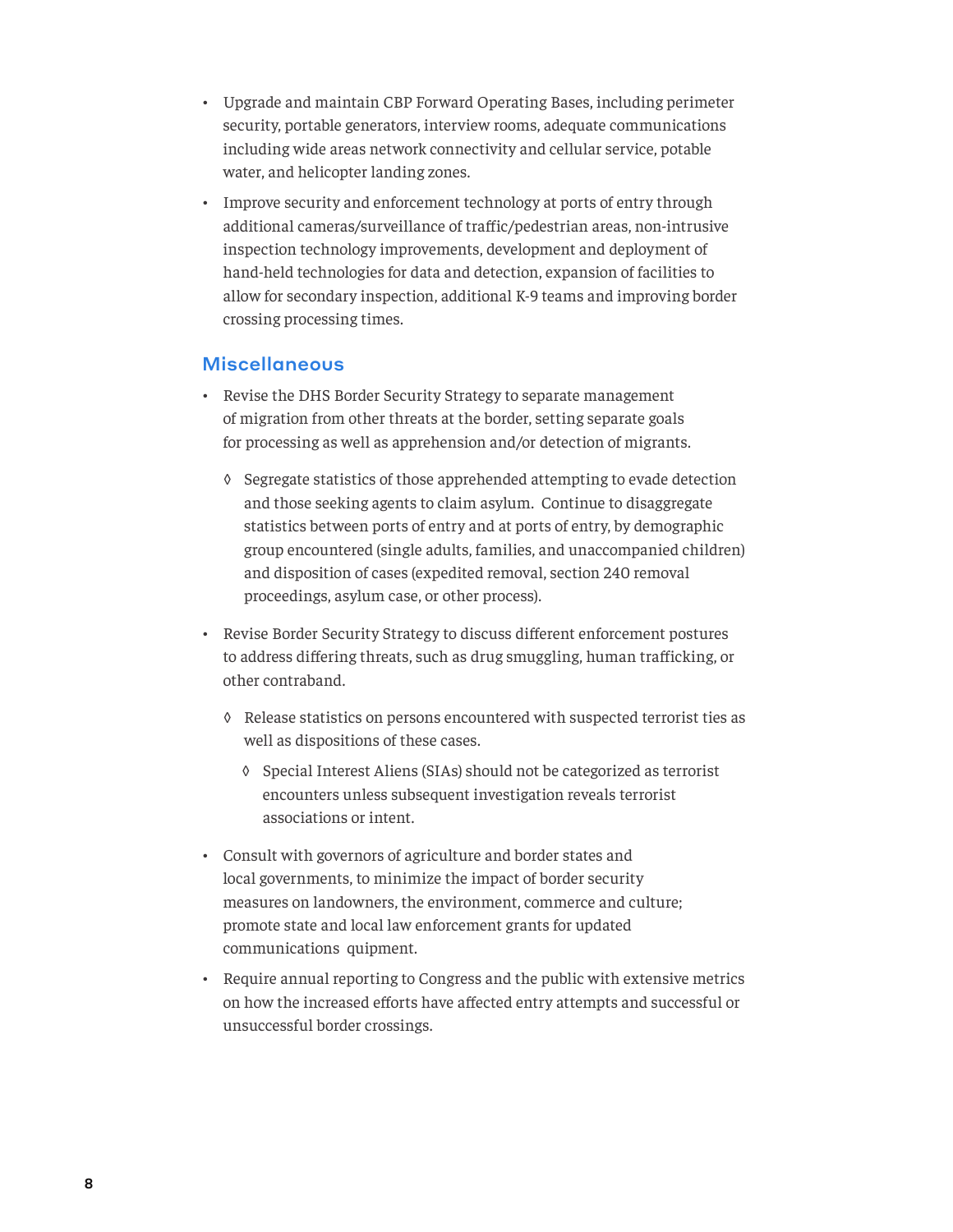# **Long Term Regional Investments**

**In the long term, addressing migration at the U.S.-Mexico border means addressing both the underlying country conditions that lead migrants to decide to leave, and the facilitating factors that allow them to make the journey to the border**. Addressing these issues requires diplomacy, foreign aid, and cooperation with migrant-sending, transit, and other countries in the region. Dealing with country conditions will be a decades-long effort but is absolutely necessary. However, some medium-term changes can be implemented with regional cooperation. The following recommendations are taken from our 2019 report, [Policy Proposals to Address the Central American](https://bipartisanpolicy.org/report/policy-proposals-to-address-the-central-american-migration-challenge/)  [Migration Challenge](https://bipartisanpolicy.org/report/policy-proposals-to-address-the-central-american-migration-challenge/).

### Bilateral Work with Mexico

- *• Boost Mexico's capacity to process and integrate more asylum seekers*. The United States should work with the United Nations High Commissioner for Refugees (UNHCR) to help Mexico navigate its new status as an asylum transit and receiving country by strengthening its capacity to receive and integrate more migrants, including helping its asylum and migration agency hire more staff and open new permanent offices across the country*.*
- *• Develop a formal agreement with the Mexican government to mutually manage the migration flows*. The agreements could result in agreements to:
	- ◊ Provide additional support to Mexico to improve and expand its capacity to accept and process asylum claims, encouraging more migrants to apply for protection there.
	- ◊ The United States and Mexico could agree to permit processing of U.S. asylum claims or refugee claims in Mexico.
	- ◊ Provide additional support to Mexico to protect migrants in the country awaiting their case outcomes, including protection from violence and the ability to support themselves. Support could also extend to nongovernmental organizations working to shelter and care for migrants in Mexico.
	- ◊ Work with UNHCR to establish formal refugee processing in Mexico.
- *• Work with Mexico to secure its southern border with Guatemala.* Provide border and migration training to deployed Mexican National Guard and support investments in the Mexican National Immigration Institute (INM) to process visas for legal migrants and access asylum application in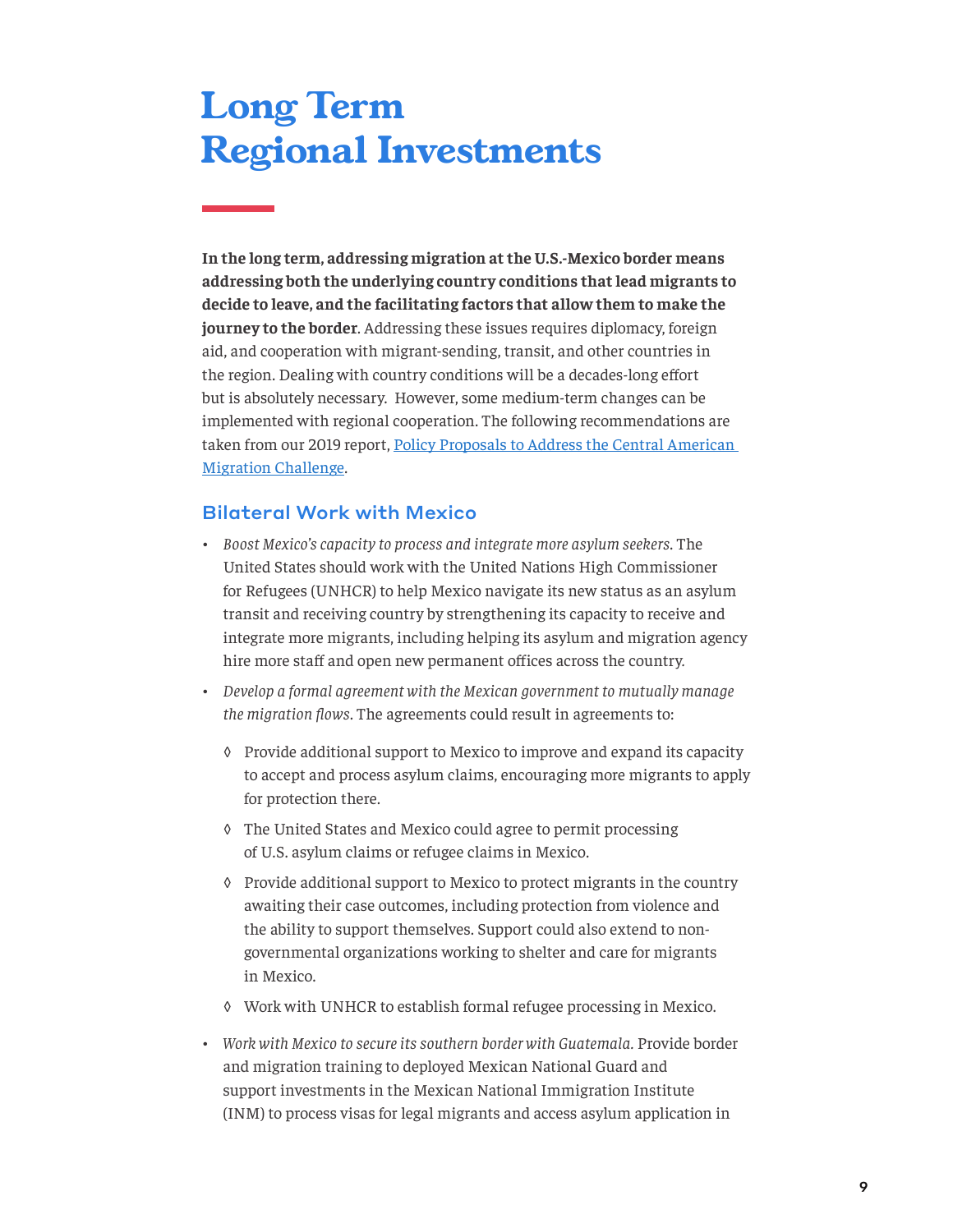Mexico to regularize migration along this border.

*◊ Work with Mexico to identify and dismantle smuggling organizations and cartels that facilitate unauthorized migration.* The United States and Mexico have a greatly improved law enforcement relationship that is currently under some strain due to political forces in both countries. However, efforts to curb the criminal enterprises that prey on immigrants and that facilitate their migration are necessary, especially as these illegal operations become more sophisticated and efficient at smuggling individuals into the United States.

#### Regional Solutions in Central America

- *• Provide development assistance to southern Mexico.* The current Mexican government is looking to expand economic opportunity in southern Mexico that might provide regional benefits with Guatemala and more job opportunities for both Mexicans and Central American migrants in the region. The United States should support these development efforts as well as the border security efforts at Mexico's southern border.
- *• Work with regional partners in Central America to improve governance, root out corruption, and better protect vulnerable populations from crime and violence.* The long-term solution will be to work with Central American partners—Costa Rica, El Salvador, Honduras, Guatemala, and Panama to improve conditions in the emigration countries, strengthen the rule of law and governance, and reduce the power of the gangs and criminal enterprises to terrorize their populations. The focus should be on addressing governmental corruption and human rights abuses, as well as criminal activity, and supporting democratic institutions and leaders who are working positively in these countries, often at the local level. These efforts should also improve educational and health institutions that can promote long-term human security in the region.
- *• Resume in-country processing of potential refugee applicants in the region.* Although limited in scope, the Obama administration created processes in the Central American countries to screen and process applications from a select group of children with family in the United States, which the Biden administration has recently resumed. Expanding capacity to process applications across the whole the region could provide individuals with the chance to make their cases directly to the U.S. government without submitting to smugglers and traffickers or making a dangerous journey through other means. This should involve a regional, multilateral agreement, including the UNHCR, to ensure that other countries in the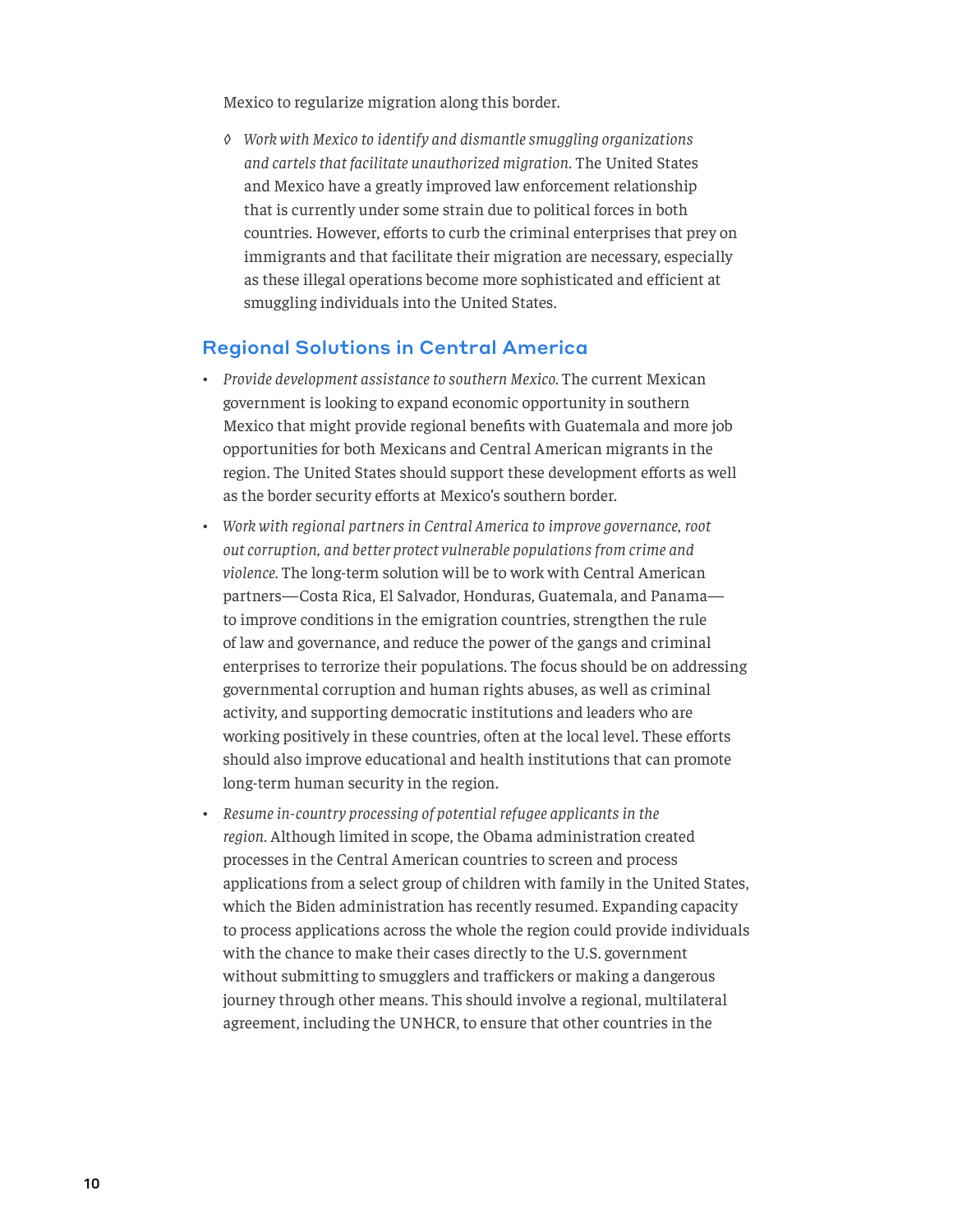region also work to accept and process migrants in need of protection.

*• Increase development assistance to Northern Triangle countries.* Along with addressing institution-building, development that improves the economic fortunes of central and local governments in the three Northern Triangle countries will also reduce the factors pushing many to migrate north. These factors include a lack of job opportunities, which leads people to participate in criminal activities that generate violence or to leave for the United States to seek work, as well as poverty among agricultural regions as a result of drought and other climate conditions. These efforts should include direct monetary assistance in the first instance, especially for those regions facing food shortages, as a means of subsistence until additional options are available. Assistance and development should focus on replicating those programs that have had success at the local level to other regions and localities, and should put continued pressure on national governments to address systemic issues that inhibit economic activity from expanding beyond entrenched elites.